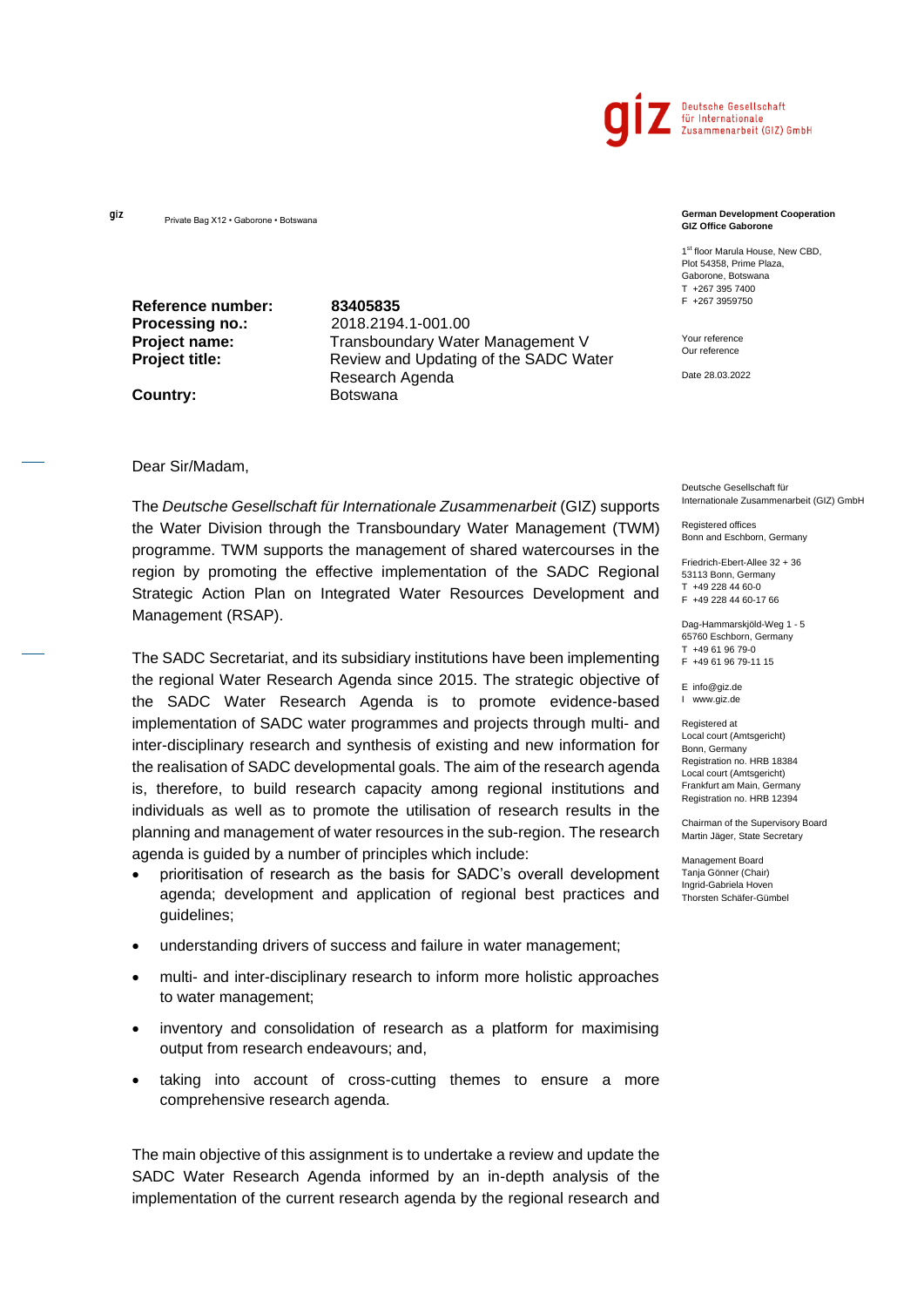

Page 2/5, 83405835

academic institutions hence taking stock of the implementation of this first phase. The assignment will examine trends and variations in financing of the SADC Water Research Agenda-related activities, the nature of research products, and their end-use.

It is against this background that the SADC Secretariat, with support from GIZ is seeking the services of an individual consultant to provide the following services:

- Engaging with stakeholders to assess the extent of implementation of the SWRA, and the influence of the SWRA to research conducted by regional research institutions and networks;
- Examining the level of funding for research activities by international cooperating partners (ICPs), regional institutions and Member States;
- Analysing the challenges, lessons learnt, and opportunities for research that a new SWRA should take advantage of;
- Confirm relevance of the thematic areas given the changing sector landscape;
- Examining existing linkages between the SWRA and capacity development, hence capacity development elements within research;
- Preparing recommendations for consideration in the updating of the SWRA, for increased impact and funding opportunities; and
- Developing a new SADC Water Research Agenda.

For more detailed information please refer to the attached Terms of Reference (ToR, Annex 1).

# **Submission deadline**

An Individual consultant interested and qualified to participate in the tender and implement the task, is to refer to the attached Terms of Reference (Annex 1) for more detailed information and must submit their tender documents to **[BW\\_Quotation@giz.de](mailto:BW_Quotation@giz.de)** no later than 22nd **April 2022**, **1700hrs**.

Please note that tender bids received after the stipulated time and date will not be accepted.

# **Technical offer**

The following items must be submitted with the technical proposal drawn up in English language:

1) 2 examples of similar work carried out in the region, demonstrating the capability and capacity of the consultant to undertake the assignment. Please include an internet link to the documents or include them as annexes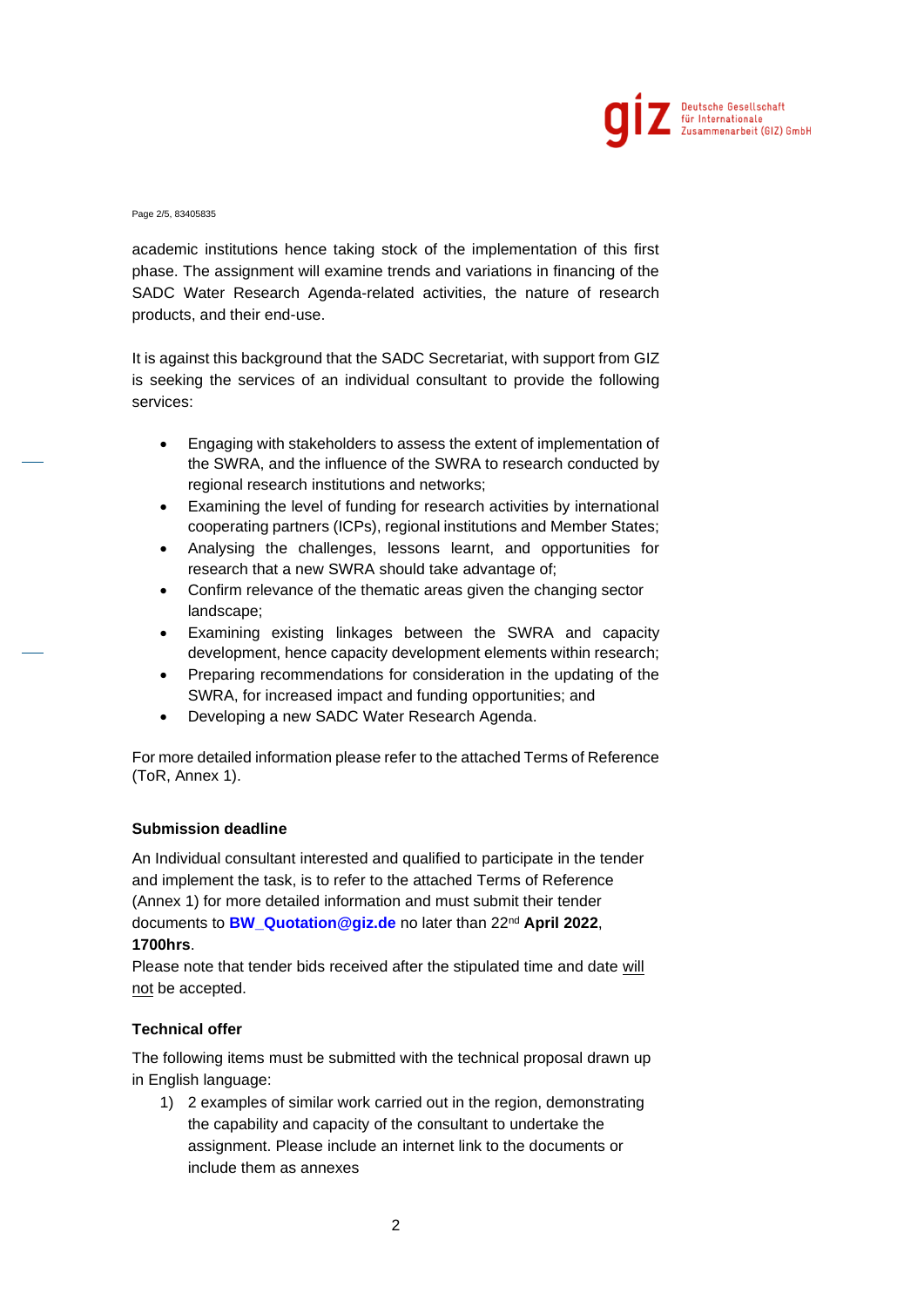

Page 3/5, 83405835

- 2) Proposed methodology and approach on how to undertake the assignment as well as a detailed work plan thus demonstrating an understanding of the work required
- 3) CV of no more than 3 pages

Interested bidders are requested to submit a technical offer based on the criteria of the assessment grid (Annex 2). The technical offer should not exceed ten (10) pages, including interpretation of the assignment, work plan and proposed methodology/strategy. The technical offer will be assessed based on the technical proposal and the consultant's profile, and examples of similar work previously undertaken.

All bid documents including annexes must be read together.

#### **Price offer**

The actual level of effort (input) for undertaking the assignment shall not exceed 50 days.

The price offer must be submitted in accordance with the attached format for the price offer (Annex 3) and General Terms and Conditions of contract (Annex 4). Travel costs and all other costs must be shown separately. All communication related costs, stationery and printing costs for reports must be included in the calculation. **Please submit your offer in the currency of your country.** During the financial evaluation the amounts will be converted to Euro using the exchange rate of the day from the converter Infor Euro: [http://ec.europa.eu/budget/contracts\\_grants/info\\_contracts/inforeuro/inforeur](http://ec.europa.eu/budget/contracts_grants/info_contracts/inforeuro/inforeuro_en.cfm) [o\\_en.cfm](http://ec.europa.eu/budget/contracts_grants/info_contracts/inforeuro/inforeuro_en.cfm)

# **Alternative offers**

No alternative offers are permitted.

Your bid, comprising the **technical offer** and the **price offer**, must be clearly marked as such with the contract number, tender name and *submitted separately*.

The following items must be submitted with the Financial proposal

(a). The financial offer form (Annex 3) to be completed for the price offer and clearly indicate the currency used

- (b) Bank letter within 6 months
- (c) Tax clearance certificate (TCC), where applicable

**Price offer for (labelled):** Review and updating of the SADC Water Research Agenda **Reference number: - 83405835 – to be opened by GIZ procurement unit only –**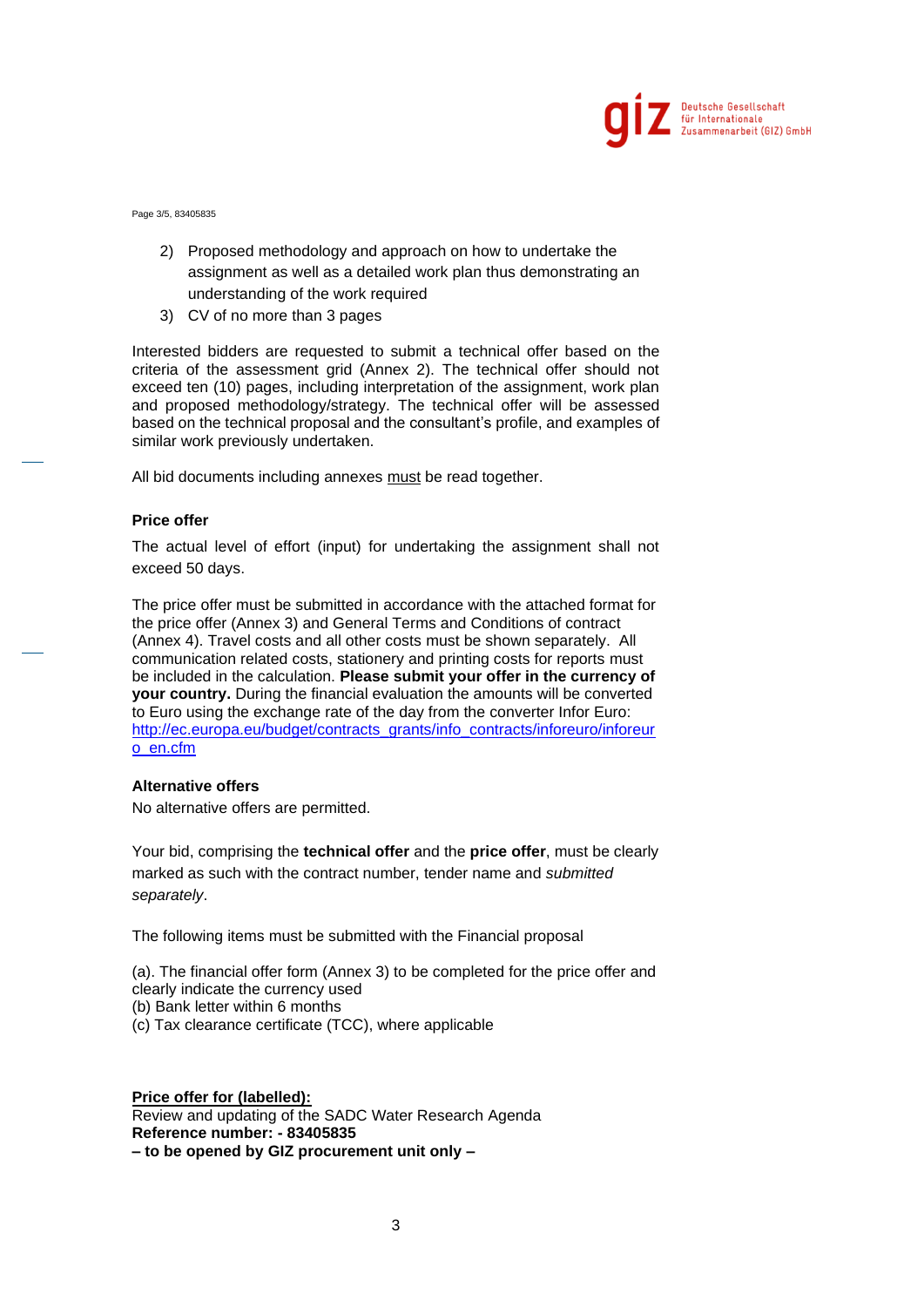

Page 4/5, 83405835

### **Technical offer for (labelled):**

Review and updating of the SADC Water Research Agenda **Reference number 83405835 – to be opened by GIZ evaluation team & Procurement Unit –**

### **Procedural questions**

Please address any commercial, technical and procedural questions at an early stage. Questions will be answered if they are received at the latest five working days before the closing of the tender. Questions must be raised *in writing, by email* to: **[dimpho.keitseng@giz.de](mailto:dimpho.keitseng@giz.de)**

Non-compliance may result in your bid not being considered.

# **Evaluation of Offer**

After the final technical evaluation, technical offers scored 500 points and above only their financial bids will be opened and evaluated. Technical offers below 500 points will be considered as technically not acceptable. The weightings are as below for Technical (T) and Financial (F);

T: 70%, the price offer and F: 30%. The following formula will be used:

technical evaluation of bid x 70 most economical bid x 30 technical evaluation of best bid + price of bid

The contract will be awarded to the bidder with the highest score (Technical plus Financial weighing), and in case of achieving the same score, a priority is given to the bidder who submitted their bid earlier. Contractual negotiations are generally commenced with the bidder achieving the highest score. Should these negotiations not be successful, the second highest scorer on the list shall be invited to commence negotiations.

# **Date of decision to award contract**

For procedural reasons, no information on the status of the evaluation will be given pending the decision on contract award. We would therefore ask you to refrain from making enquiries about this. Only the winning bidder will be informed.

#### **Acceptance period and Commencement of work**

Please note that you are bound by your bid for 90 days.